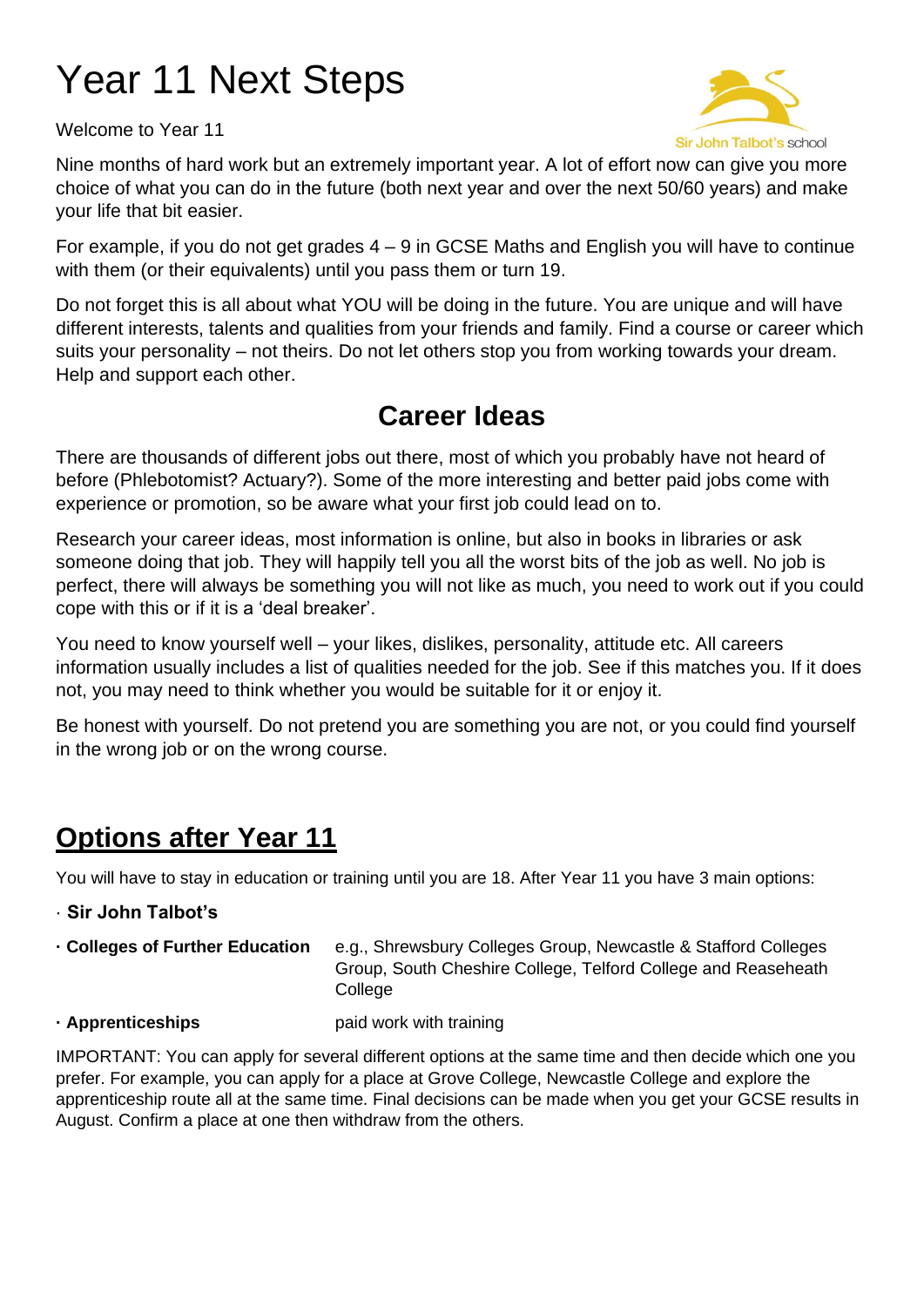#### **Understanding Levels**



*If you know what you want to do in the future make sure you take the right subjects – some career areas, such as architecture, medicine, law and the creative industries may want certain subjects.* For other career areas it's the grades and skills you have acquired which are more important.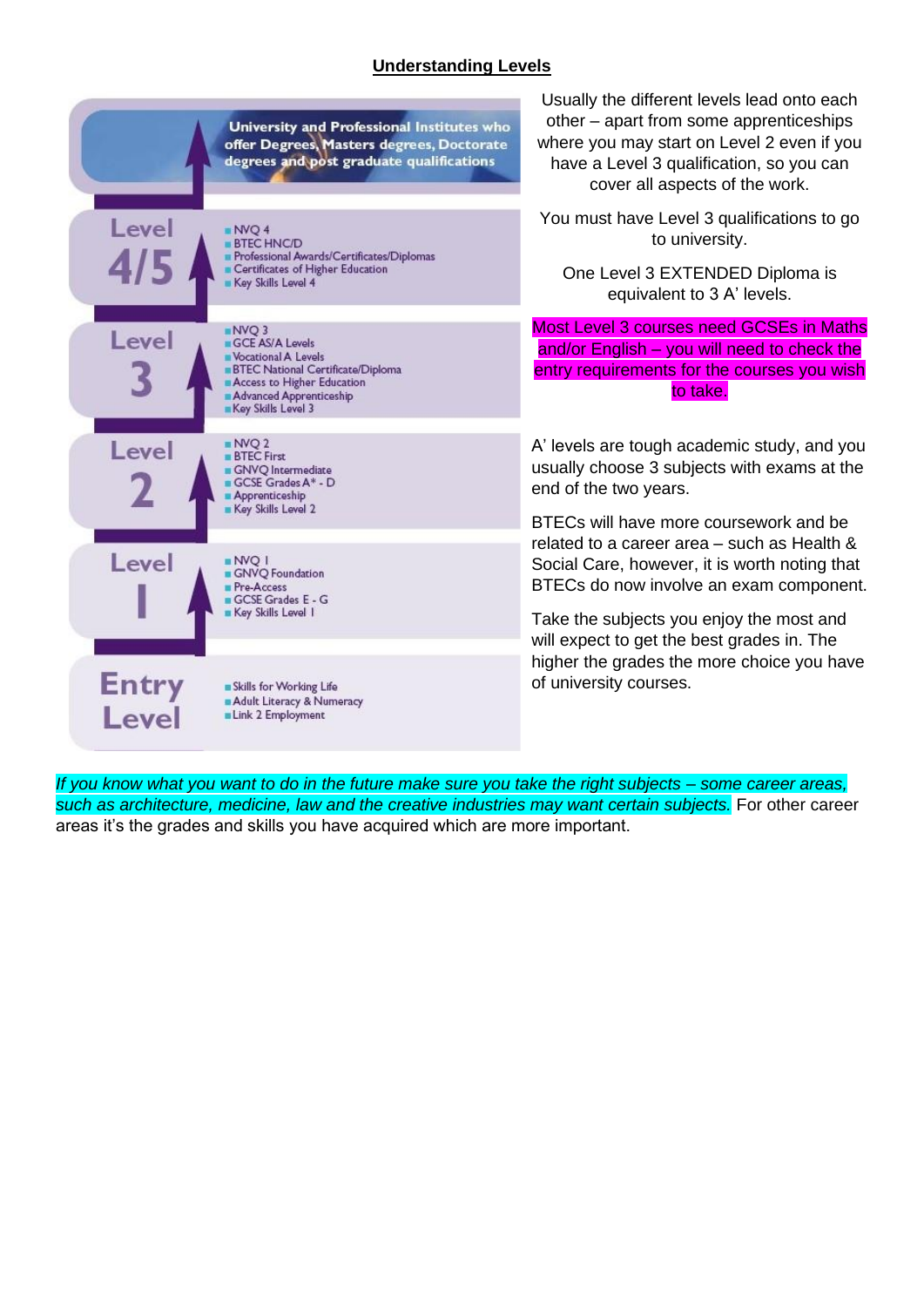## **Useful Websites**

## **Career sites**

<https://www.unifrog.org/> One stop careers platform – use SJT email address to log in [www.icould.com](http://www.icould.com/) – Shows career videos of people in a range of jobs, includes a career quiz to give you ideas of roles suited to your personality and general careers information. [www.nationalcareersservice.direct.gov.uk](http://www.nationalcareersservice.direct.gov.uk/) – Government website providing information on a range of careers.

[www.prospects.ac.uk](http://www.prospects.ac.uk/) – Advice on universities, gap years, apprenticeships etc.

## **Further Education (College/Sixth Form)**

<https://www.sirjohntalbots.co.uk/yoursixthform/> **-** Sir John Talbot's Sixth Form [www.targetcareers.co.uk/careers-advice/a-level-choices](http://www.targetcareers.co.uk/careers-advice/a-level-choices) - Help on choosing A levels <https://www.reaseheath.ac.uk/> - Reaseheath College <https://nscg.ac.uk/newcastle-campus/the-campus> - Newcastle & Stafford Colleges (Newcastle) <https://www.ccsw.ac.uk/> - Cheshire South & West (Crewe) [www.scg.ac.uk](http://www.scg.ac.uk/) – Shrewsbury Colleges Group <https://www.telfordcollege.ac.uk/> - Telford College

## **Higher Education (University)**

[www.ucas.com](http://www.ucas.com/) – information on accessing higher education including universities and apprenticeships [www.university.which.co.uk](http://www.university.which.co.uk/) – Information on various universities [www.thecompleteuniversityguide.co.uk](http://www.thecompleteuniversityguide.co.uk/) – Information on university league tables

#### **Apprenticeships**

<https://amazingapprenticeships.com/> - excellent site to explore (Parent Packs in resources) [www.gov.uk/apprenticeships-guide](http://www.gov.uk/apprenticeships-guide) - Government website advertising all apprenticeships [www.apprenticeshipguide.co.uk](http://www.apprenticeshipguide.co.uk/) – Information on apprenticeships

[www.ctapprenticeships.co.uk](http://www.ctapprenticeships.co.uk/) – County Training – Shropshire-wide apprenticeship provider [www.jtltraining.com](http://www.jtltraining.com/) - Apprenticeships in the building trade.

[www.pmtraining.org.uk](http://www.pmtraining.org.uk/) - PM Training also have a wide variety of apprenticeships.

[www.martectraining.co.uk](http://www.martectraining.co.uk/) **-** Martec Training provide apprenticeships in the motor trade and even let you book a taster afternoon at their training centre in Newcastle-under-Lyme. Visit them at

[www.sbc-training.co.uk](http://www.sbc-training.co.uk/) – Shrewsbury based apprenticeship provider

[www.riverside-training.co.uk](http://www.riverside-training.co.uk/) – National provider covering Shropshire, specialising in Business Administration, Customer Service and Retail apprenticeships.

[www.aldirecruitment.co.uk/apprentice/](http://www.aldirecruitment.co.uk/apprentice/) - Aldi apprenticeships

[www.company.airbus.com/careers/apprentices-and-pupils/In-the-United-Kingdom.html](http://www.company.airbus.com/careers/apprentices-and-pupils/In-the-United-Kingdom.html) - Airbus apprenticeships

[www.jcb.com/en-gb/about/careers/students-and-graduates](http://www.jcb.com/en-gb/about/careers/students-and-graduates) - JCB apprenticeships [www.bentleycareers.com](http://www.bentleycareers.com/) – Bentley careers in Crewe

[www.joinus.barclays/emea/apprenticeships/higher-apprenticeships](http://www.joinus.barclays/emea/apprenticeships/higher-apprenticeships) - Barclays apprenticeships [www.baesystems.com/apprentices](http://www.baesystems.com/apprentices) - BAE Systems (National firm with site in Telford) <https://mcmt.co.uk/> - Shrewsbury and Bridgnorth based engineering apprenticeships

#### **Entrepreneurship**

[www.princes-trust.org.uk](http://www.princes-trust.org.uk/) – Support and advice in finding a job or setting up your own business [www.gov.uk/business](http://www.gov.uk/business) - practical information on setting up a business